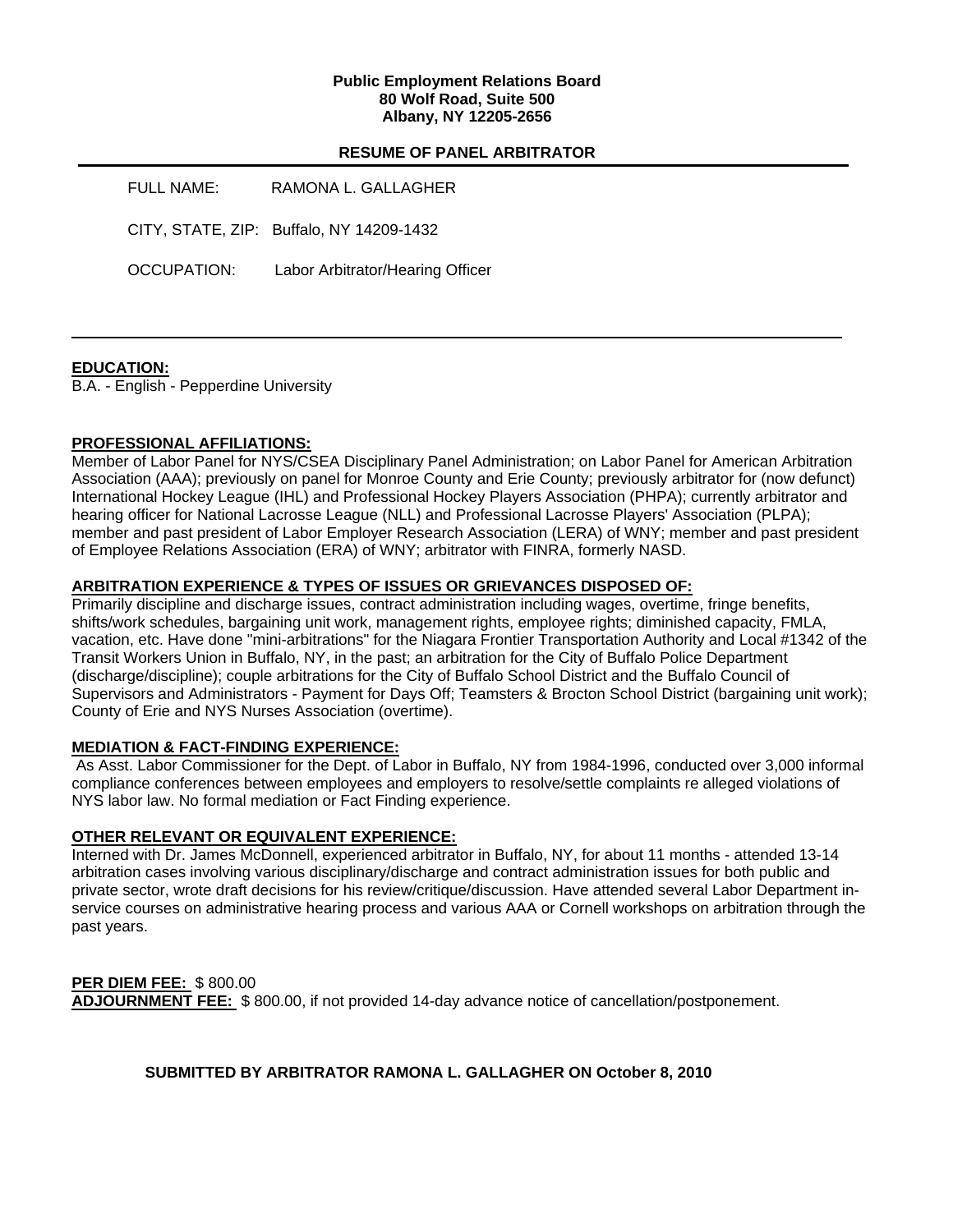#### **Public Employment Relations Board 80 Wolf Road, Suite 500 Albany, NY 12205-2656**

# **BILLING DISCLOSURE STATEMENT**

# ARBITRATOR'S NAME: **RAMONA L. GALLAGHER**

The following is a description of my fees and expenses:

# A) HEARING TIME.

- (1) My per diem is \$800.00 for each day or any part thereof spent hearing a case.
- (2) If a hearing day exceeds 8 hours, I charge:

 $\Box$ a second full per diem  $\Box$ a prorated per diem

 $\boxtimes$ no additional charge  $\Box$ other (describe) :

(3) Additional comments:

B) STUDY TIME.

- (1) I charge \$ 800.00 for each day spent in preparation of the opinion and award.
- (2) This charge  $\Box$  will  $\boxtimes$  will not be prorated for partial days devoted to such preparation.
- (3) Additional comments:

### C) TRAVEL TIME AND EXPENSES.

- (1) When travel time plus hearing time exceeds 8 hours in a calendar day:
	- $\boxtimes$  Not applicable (no additional charge)
	- $\Box$  I charge as follows (describe):
- (2) I charge for actual, travel-related expenses incurred in connection with the case  $\boxtimes$ YES  $\Box$  NO.

Where appropriate, a mileage charge for auto travel will be billed at:

 $\boxtimes$  Prevailing IRS rate  $\Box$  Other (describe):

(3) When the scheduled hearing day(s) requires an overnight stay:

 $\boxtimes$ There is no charge, other than for lodging and subsistence.

 $\Box$ I charge as follows (describe):

(4) Additional Comments: None